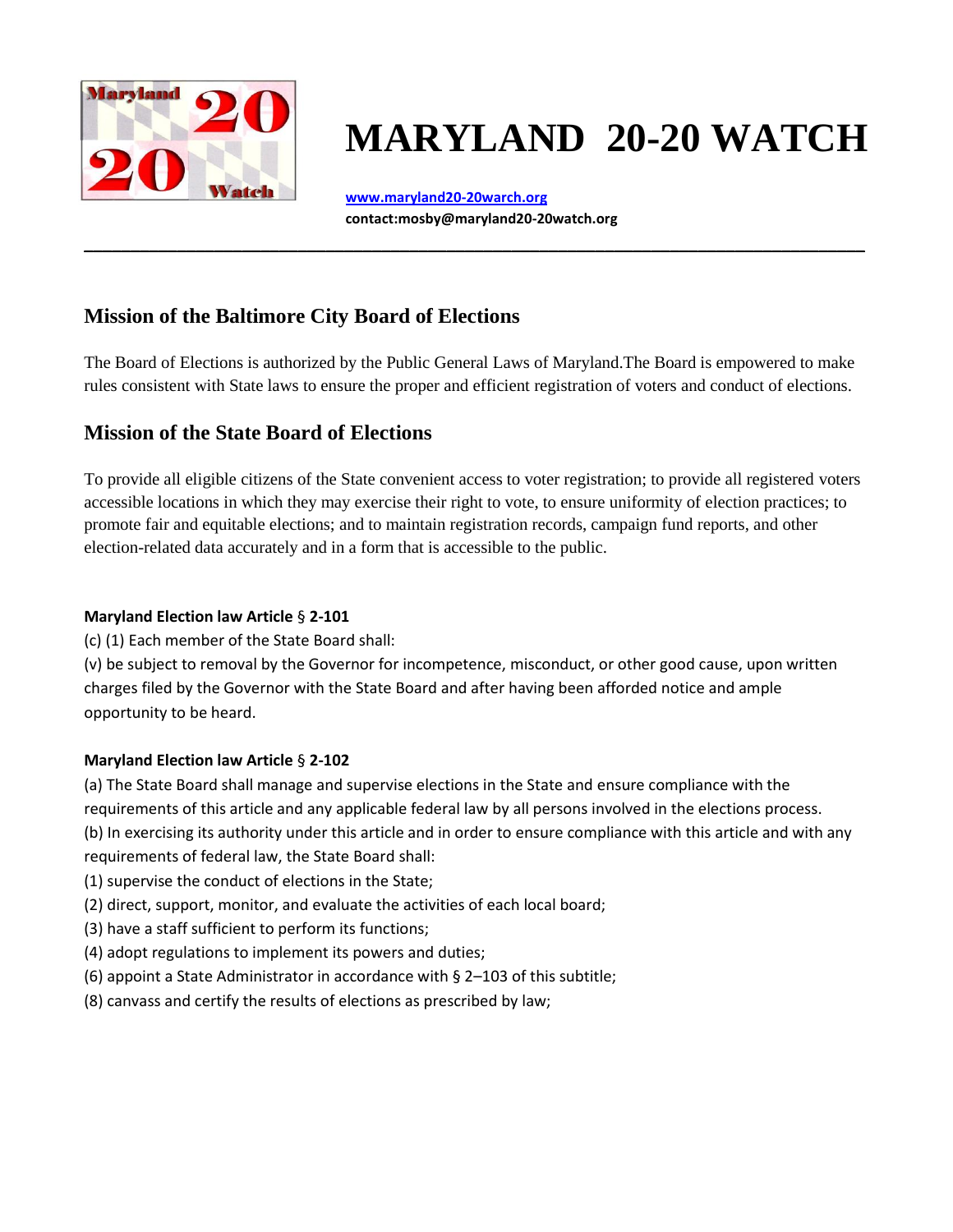#### **Maryland Election law Article** § **2-201**

(a) (1) There is a county board of elections in each county of the State.

(2) Each local board and its staff is subject to the direction and authority of the State Board and is accountable to the State Board for its actions in all matters regarding the implementation of the requirements of this article and any applicable federal law.

## **(f) The Governor may remove a member for incompetence, misconduct, or other good cause, upon written charges stating the Governor's grounds for dismissal and after affording the member notice and an ample opportunity to be heard.** (emphasis added)

#### **Maryland Election law Article** § **11-403.**

#### **Security and inspection of voting system.**

(a) *In general.*—(1) Except as provided in subsection (b) of this section, and in accordance with regulations adopted by the State Board, the equipment and documentation of a voting system, including all paper and electronic documentation, shall remain secured following the verification required by § 11-306 of this title until: (i) the expiration of the period allowed for initiating a recount;

(ii) in the event of a recount, the recount is completed; and

(iii) the resolution of any election contest.

(2) After the expiration of the period specified in paragraph (1) of this subsection, the equipment and documentation of the voting system shall be maintained in accordance with regulations of the State Board. (b) *Opening of voting system — Conditions.* — A voting system may be opened and the documents and equipment associated with it examined in the presence of the officer having custody of the voting system upon: (1) the order of any court of competent jurisdiction; or

(2) the direction of any legislative committee charged with investigating a contested election affected by the use of the voting system.

#### **COMAR 33.07.03.01**

All local boards, their members, attorneys, election directors, staff members, and election judges shall faithfully and diligently perform all of the functions and duties that are assigned to them, collectively or categorically, by federal or State law or regulation, or by any manual, procedure, guideline, directive, or other instruction issued under federal or State law or regulation.

#### **COMAR 33.08.01.02**

#### **Board Responsibilities**

(2) The local board is responsible for enforcing all provisions of Election Law Article, Annotated Code of Maryland, and all rules, regulations, and directives of the State Board that relate to vote canvassing.

#### **COMAR 33.08.03.02**

#### **Public Inspection of Ballots and Other Documents.**

Observers and challengers are allowed to visually inspect ballots, provisional ballot applications, and absentee ballot envelopes, and the like, at a reasonable distance, but may not touch them.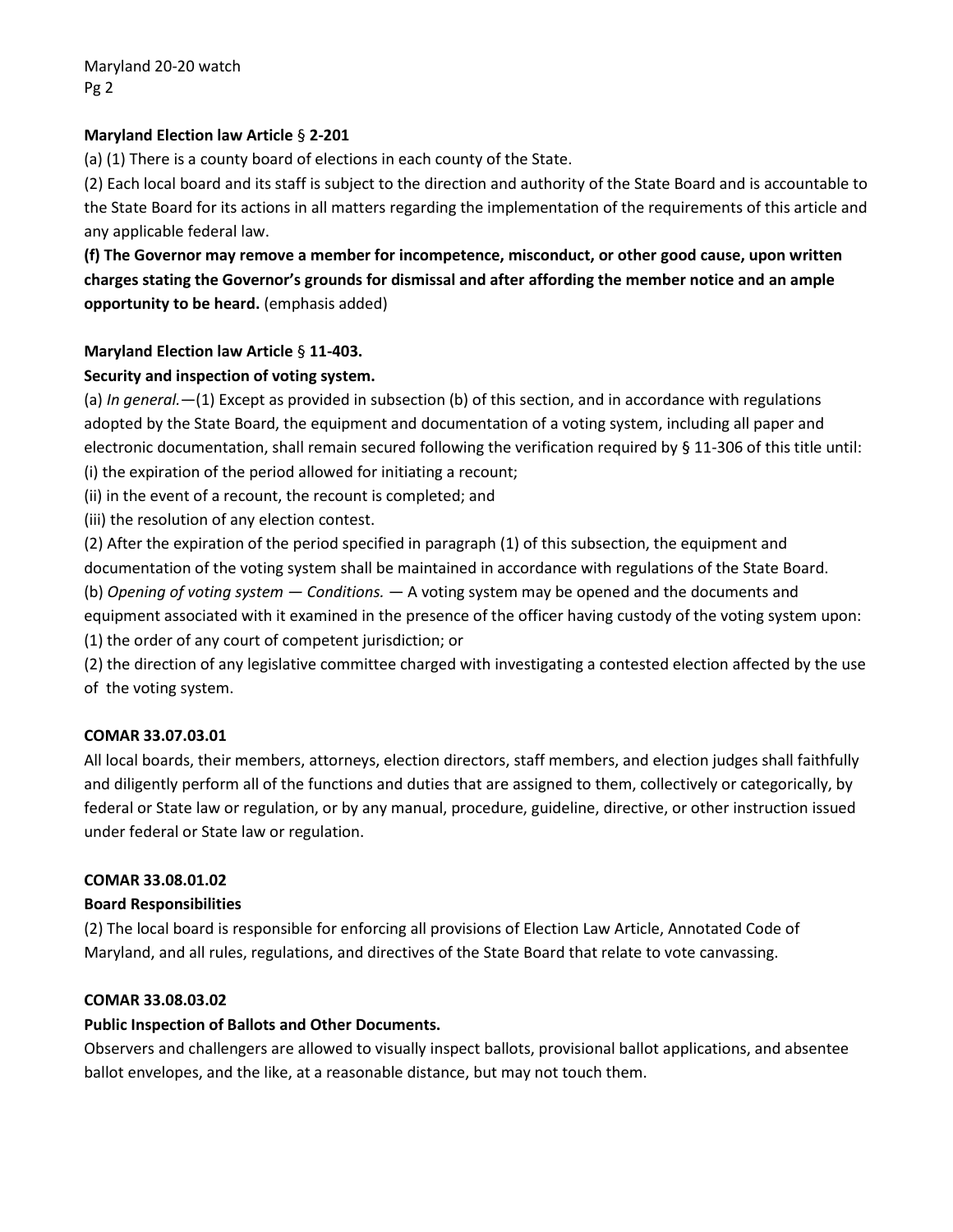#### **COMAR 33.08.04.08**

#### **Over-Votes.**

An over-vote in a contest does not invalidate the rest of the ballot, but only the votes cast in that contest. All other votes correctly cast on the ballot shall be counted.

#### **COMAR 33.09.02.05**

#### **Registering and Recording Votes.**

A. In General. The voting system shall correctly register and record votes that have been properly voted.

B. Over-Voting or Improper Voting. The voting system may not count the votes in a contest that has been overvoted or otherwise improperly voted.

#### **COMAR 33.08.05.01**

#### **Definition.**

A. In this chapter, the following term has the meaning indicated.

B. Term Defined. "Precinct" includes an early voting center.

#### **COMAR 33.08.05.02**

#### **Purpose.**

A. The purpose of the verification is to demonstrate and confirm the accuracy of the voting system's tabulation logic.

B. The purpose of the precinct audit is to confirm that the number of ballots cast equals the number of voters who checked-in to vote at a polling place.

C. The purpose of the absentee and provisional ballot audit is to ensure that each accepted ballot met the application and acceptance criteria and conversely that rejected ballots did not meet the criteria.

#### **COMAR 33.08.05.03**

#### **Verification and Audit Required.**

A. A local board of canvassers may not certify the results of an election until the verification and audit procedures required in this chapter have been completed for that election.

B. The State Administrator shall establish procedures and reporting formats to guide the verification and audit process.

#### **COMAR 33.08.05.04**

#### **Selection of Precincts.**

A. After 8 p.m. on election day, each local board shall randomly select for post-election verification and auditing, the greater of:

- (1) Three precincts with at least 300 registered voters; or
- (2) 5 percent of all precincts used in the election.
- B. Each local board shall:
- (1) Select the precincts at an open session of the local board; and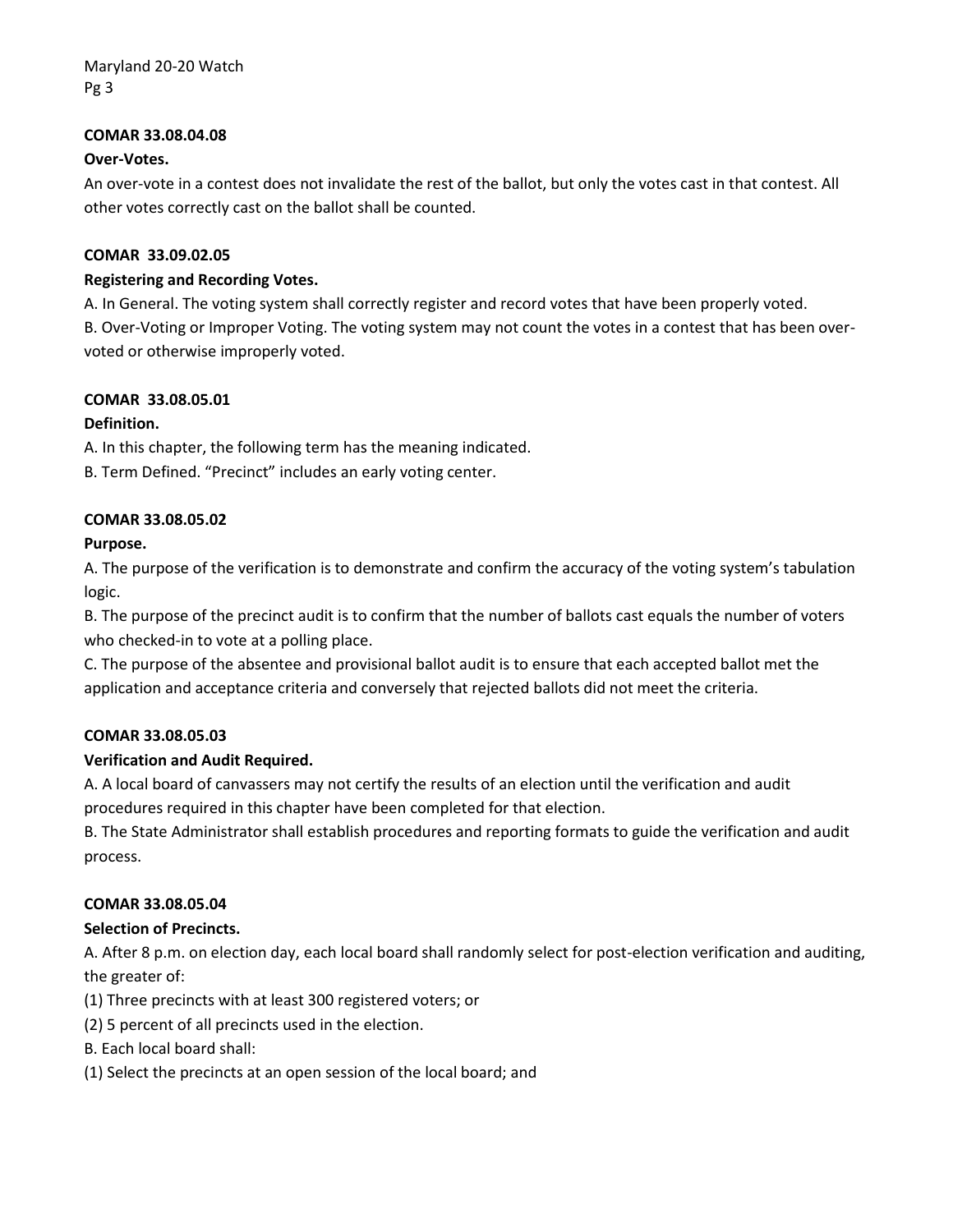(2) Provide notice of the open session as required under State Government Article, §10-506, Annotated Code of Maryland.

C. Within 3 days of selecting the precincts, the election director shall forward to the State Administrator a list of the selected precincts.

D. The State Administrator may require the local board to conduct the audit and verification procedures on additional precincts.

## **COMAR 33.08.05.05**

## **Post-Election Verification.**

A. Touchscreen Voting Unit. For each precinct selected under Regulation .04 using a touchscreen voting unit, the election director shall:

(1) Obtain the totals tapes from each touchscreen voting unit deployed to the precinct;

(2) Aggregate for each precinct the results reported on the totals tapes; and

(3) Compare those aggregated precinct results against the results for that precinct as reported by the Election Management System.

B. Optical Scan Voting Unit. For each precinct selected under Regulation .04, the election director shall:

(1) Obtain the totals tapes from each optical scan voting unit deployed to that precinct;

(2) In a manner and format specified by the State Administrator, aggregate the results reported on the totals tapes; and

(3) Compare those aggregated precinct results against the results for that precinct as reported by the Election Management System.

C. Notification.

(1) If the verification results and the Election Management System results agree, the election director shall report to the local board of canvassers and the State Administrator accordingly.

(2) If the verification results and the Election Management System results do not agree:

(a) The election director shall notify the State Administrator immediately; and

(b) The local board of canvassers may not certify the election until the cause of the discrepancy is discovered, resolved, and the State Administrator has approved the resolution.

## **COMAR 33.08.05.06**

## **Post-Election Audit — Precincts.**

A. Automated.

(1) For every precinct in an election, the State Administrator shall produce a report with the following information:

(a) The number of voters who were checked-in to vote as reported by the electronic pollbooks;

(b) The number of ballots cast as reported in the Election Management System; and

(c) The difference, if any, between the number of voters checked-in to vote and ballots cast.

(2) The election director shall conduct the audit procedures under §B of this regulation if the State

Administrator's report indicates that the difference between the number of voters checked-in to vote and the number of ballots cast is five or more.

B. Manual.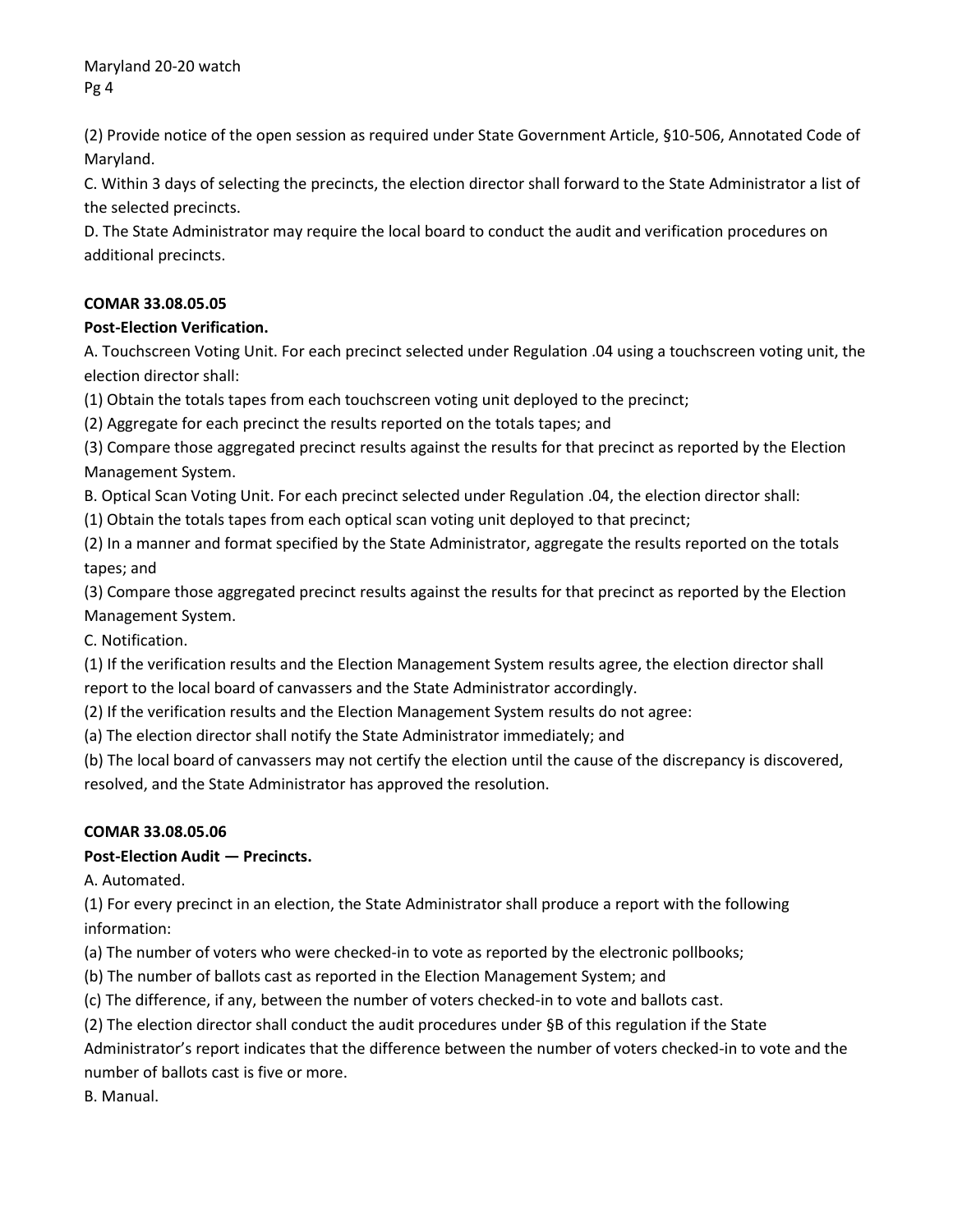(1) The election director shall conduct the audit procedures under this section for each precinct:

(a) Selected under Regulation .04 of this chapter; and

(b) Identified under §A of this regulation.

(2) For each precinct being audited, the election director shall:

(a) Hand count the signed voter authority cards associated with each voting unit in the precinct; and

(b) Compare the number of signed voter authority cards against the number of ballots cast as reported in the Election Management System.

(3) If the number of signed voter authority cards does not match the number of ballots cast, the election director shall:

(a) Review other election materials from the precinct to determine the cause of the difference; and

(b) Report to the State Administrator the explanation for the difference.

C. Notification. The election director shall report to the local board and the State Administrator the results of the audit.

D. Certifying the Election. If the audit demonstrates an unexplained discrepancy between the number of signed voter authority cards and the number of ballots cast and that discrepancy is:

(1) Less than the vote margin of any contest on the ballot in that precinct, the local board of canvassers shall accept the audit results and certify the election; or

(2) Greater than the vote margin of any contest on the ballot in that precinct, the local board of canvassers may not certify the election until any corrective actions required by the State Administrator are completed.

## **COMAR 33.08.05.07**

## **Post-Election Audit — Absentee and Provisional Voting.**

A. The State Administrator shall establish the number of absentee and provisional ballots to be audited.

B. The election director shall randomly select and review:

(1) Accepted absentee ballots to determine whether each ballot was properly accepted by confirming that:

- (a) A timely absentee ballot request was received from the voter; and
- (b) The absentee ballot was timely received as provided under COMAR 33.11.03.08;
- (2) Rejected absentee ballots to determine whether each ballot was properly rejected by confirming that:
- (a) The absentee ballot was not timely received as provided under COMAR 33.11.03.08; or
- (b) The absentee ballot was rejected for another valid reason;
- (3) Accepted provisional ballots to determine whether each ballot was properly accepted by confirming that:

(a) On or before election day, the voter was registered to vote and voted the ballot for the precinct in which the voter resides; and

(b) All other applicable acceptance criteria were met;

(4) Partially accepted provisional ballots to determine whether each ballot was properly partially accepted by confirming that:

(a) On or before election day, the voter was registered to vote but did not vote the ballot for the precinct in which the voter resides; and

- (b) All other applicable acceptance criteria were met; and
- (5) Rejected provisional ballots to determine whether each ballot was properly rejected by confirming that: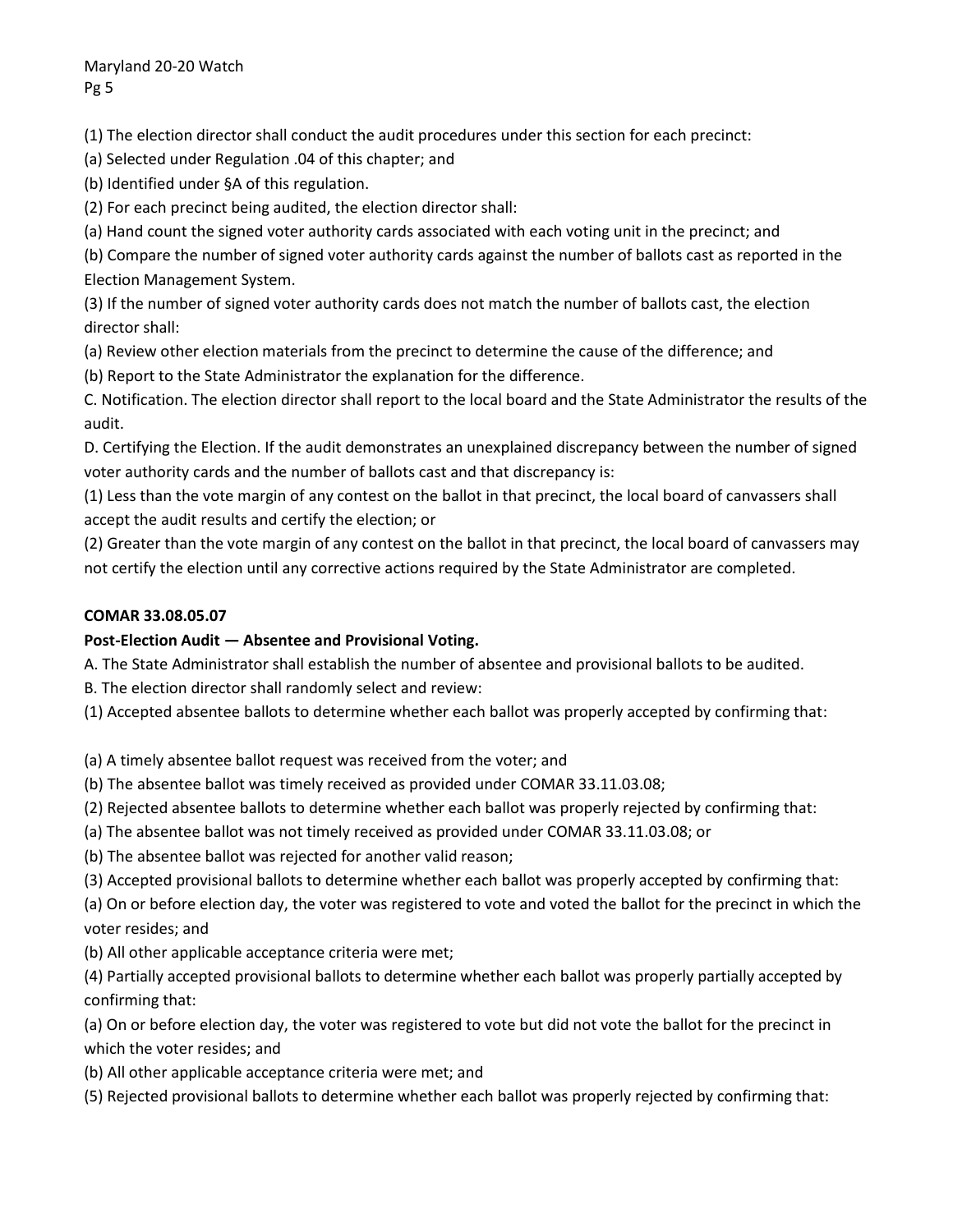(a) On or before election day, the voter was not registered to vote; or

(b) The voter's ballot was rejected for another valid reason.

C. Notification. The election director shall provide a copy of the materials reviewed under §B of this regulation to:

(1) The local board of canvassers at the time of certification; and

(2) The State Administrator after certification.

D. Certifying the election.

(1) If the audit demonstrates that an absentee or provisional ballot was improperly rejected, the local board of canvassers shall accept and count the absentee or provisional ballot prior to the certification of the election. (2) If the audit demonstrates that absentee and provisional ballots were improperly accepted and that discrepancy is:

(a) Less than the vote margin of any contest on the ballot in that county, the local board of canvassers shall accept the audit results and certify the election; or

(b) Greater than the vote margin of any contest on the ballot, the local board of canvassers may not certify until any corrective actions required by the State Administrator are completed.

## **COMAR 33.10.01.24**

## **Closing the Polls — In General.**

A. In General. Immediately after the polls are closed, a bipartisan pair of election judges shall perform the closing tasks in accordance with the judges' manual.

B. Judges' Manual. The judges' manual shall provide detailed closing procedures, including:

- (1) How to tally voted ballots in the emergency ballot compartment;
- (2) How to document the public counter and protective counter totals on the precinct tabulator;
- (3) How to end the election;
- (4) How to print, sign, and post total reports;
- (5) How to remove the memory devices from the voting equipment;
- (6) How to remove and seal the ballot transfer bin;
- (7) How to seal and store the voting equipment; and
- (8) How to return materials to the local board or counting center.

## **COMAR 33.10.01.25**

## **Return of Materials from Voting Locations.**

A. In General. The judges' manual shall provide detailed procedures for the secure, orderly, and accountable return of all election equipment and other election materials from voting locations.

- B. Return of Priority Items.
- (1) These procedures shall provide for the priority handling of:
- (a) Memory devices;
- (b) Voted ballots;
- (c) Keys to access various voting system compartments;
- (d) Reports printed from the precinct tabulators; and
- (e) Supply bags.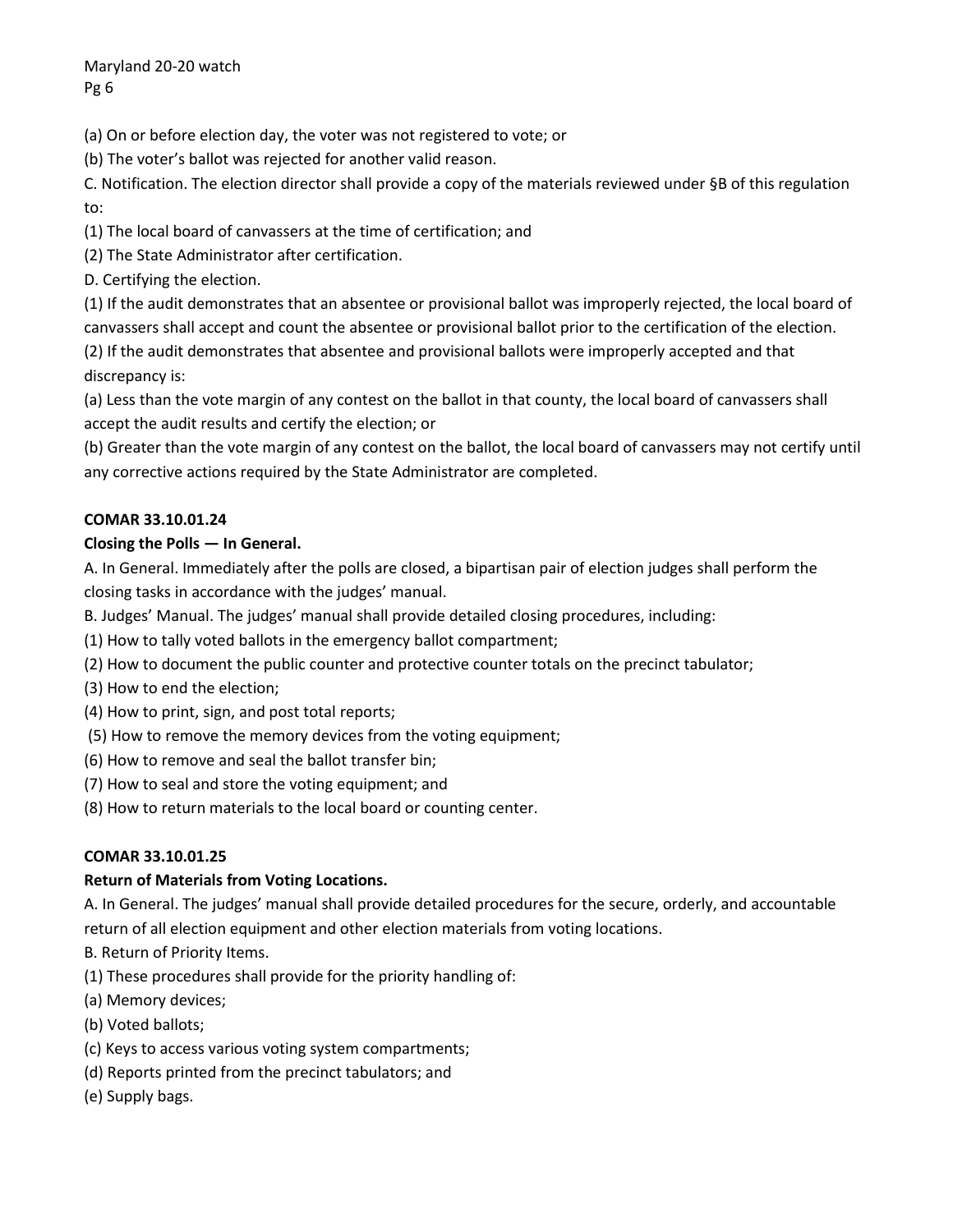(2) During early voting, the local board shall deliver those priority items that must be transported daily to the local board and shall be responsible for all items while in transit.

(3) For election day, the local board shall follow procedures established by the State Administrator for delivery of priority items.

(4) On delivery of these items to the local board or counting center, the local board shall:

(a) Give the election judges a receipt for the items; and

(b) Provide for the security of the items throughout the counting process.

C. Secure Storage. On their return to the local board or counting center, unused ballots, spoiled ballots, and all materials required for the official canvass shall be placed in secured storage.

## **COMAR 33.10.02.10**

## **Registering and Recording Votes.**

A. In General. The System shall record votes accurately.

B. Specific Requirements.

(1) Votes shall be recorded in audit trail memory, both in the voting unit and on the memory card, in two different formats:

(a) As summary totals for each candidate and question; and

(b) As individual ballot images of each voter's selections, randomized so as to protect voter secrecy.

(2) After each voter has voted, the voting unit shall perform a count of the individual ballot images and compare this count to the summary totals in both locations. If the totals do not reconcile, the voting unit shall display an error message on the screen, notifying the election judges to stop using the voting unit for voting and to call for a technician.

## **COMAR 33.10.02.11**

## **Reopening Precluded.**

The voting unit shall be maintained so that the voting mechanism cannot be reopened to voting after:

A. The manager card is inserted into the card reader;

B. The election judge's pin number is entered on the screen; and

C. The end election button is pressed.

## **COMAR 33.16.01.01**

## **Definitions.**

A. In this subtitle, the following terms have the meanings indicated.

- B. Terms Defined.
- (4) Regular Ballot.
- (a) "Regular ballot" means a ballot that is voted and counted at a polling place.
- (b) "Regular ballot" does not include a provisional ballot.

## **COMAR 33.16.03.01**

## **In General.**

A. A voter shall be issued a provisional ballot packet if: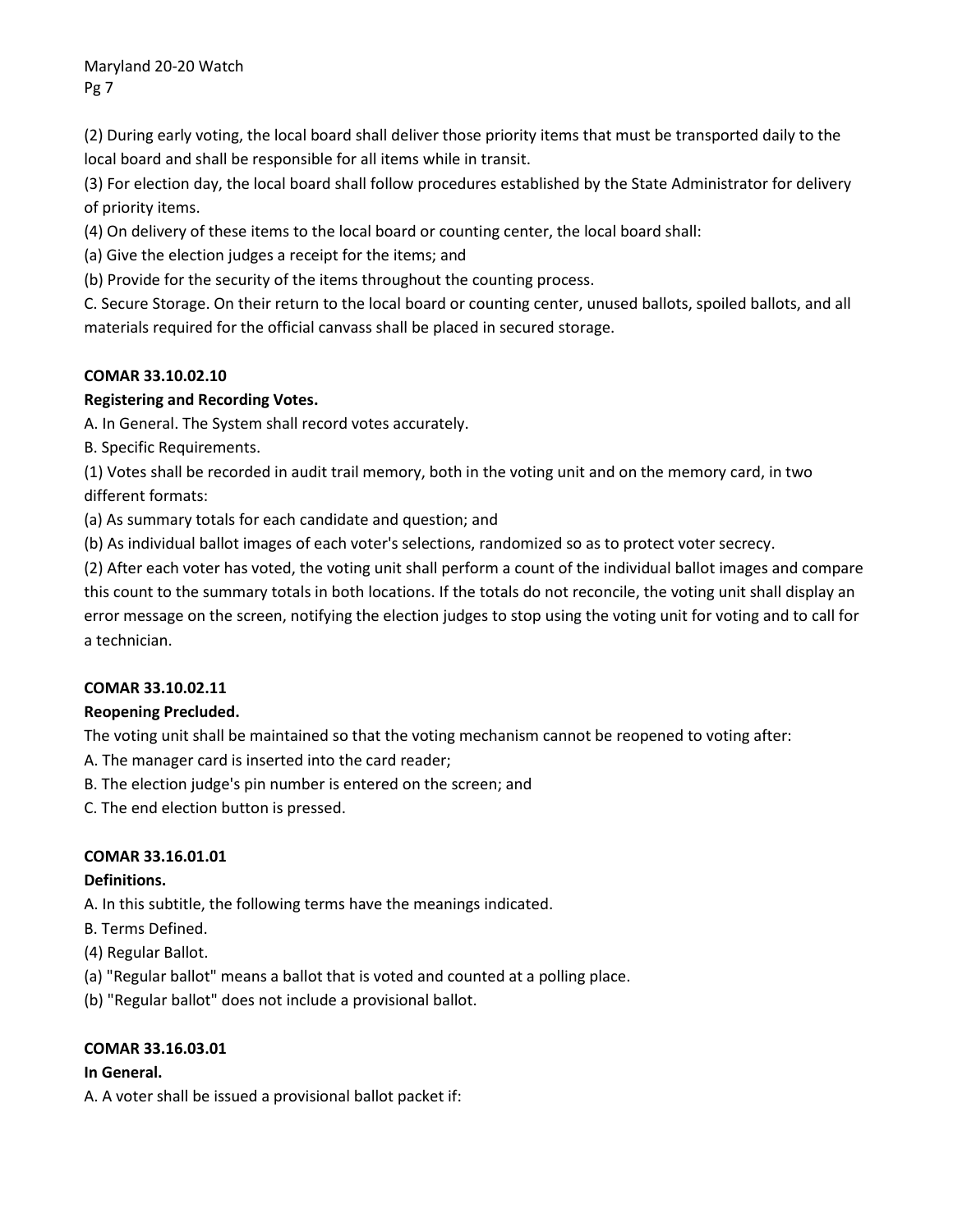(1) The voter's name is not on the precinct register;

(2) The voter is required under COMAR 33.07.06 to provide personal identification information but is unable to present the required identification;

(3) The voter's registration status is pending because the voter's driver's license or full or partial social security number could not be verified or was not provided before the precinct register was created and, if the voter appeared to vote during early voting, the voter did not provide the necessary information to complete the verification inquiry required by COMAR 33.05.04.04B;

(4) The voter is not eligible to vote a regular ballot because:

(a) The precinct register indicates that the voter was issued an absentee ballot or already voted;

(b) In a primary election, the voter's party affiliation listed in the precinct register differs from the voter's stated affiliation;

(c) The voter indicates, by not signing the change of address affirmation, that the voter changed residence before the close of registration; or

(d) During early voting, the individual:

(i) Was not a pre-qualified voter; or

(ii) Could not provide proof of residency in the county where the individual was attempting to vote;

(5) The voter's right to vote is challenged under Election Law Article, §10-312, Annotated Code of Maryland, and the voter was unable to provide one of the forms of identification listed in Election Law Article, §10-312, Annotated Code of Maryland; or

(6) The voter votes in an election as a result of a federal or State court order or any other order extending the time established for closing the polls.

B. An election director may authorize the issuance of provisional ballot packets to ensure that voting continues if there is a technical or administrative issue causing delays in voting.

C. A voter may receive a provisional ballot packet at an election office or at a polling place.

D. A voter shall complete the provisional ballot application and vote the ballot while at the election office or polling place where the packet is received.

## **COMAR 33.16.03.03**

## **Election Day — Responsibilities of Election Judges.**

A. The chief judges are responsible for and shall oversee provisional voting, including:

(1) Making sure that all voters who are not eligible to vote a regular ballot are offered a provisional ballot;

(2) Supervising the provisional voting area; and

(3) Ensuring the security of the provisional ballot bag and returning the ballot bag to the local board on election night.

B. The election judge assigned to provisional voting shall follow all provisional voting procedures established in the election judges' manual, including:

(1) Monitoring the provisional voting area and the security of the provisional ballot bag;

(2) Completing the election judge section of the provisional ballot application;

(3) Instructing voters on how to complete the provisional ballot application and where to deposit the completed provisional ballot packet; and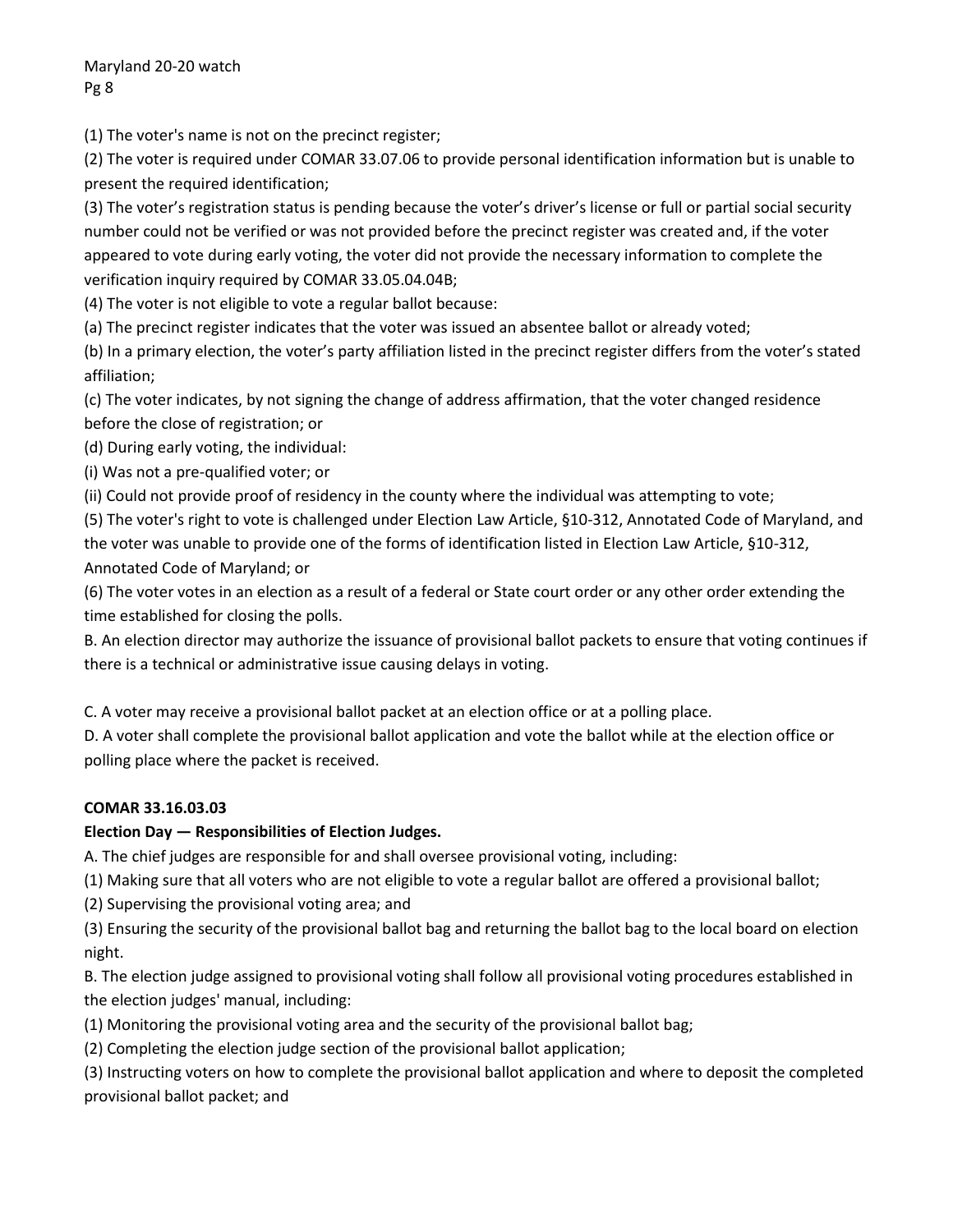(4) Reviewing each voter's provisional ballot application to ensure that it is complete and signed.

#### **COMAR 33.16.04.01**

#### **Securing Ballots.**

Until the canvass begins, every provisional ballot returned by a voter shall:

- A. Remain sealed in the provisional ballot application envelope; and
- B. Be placed in a secure location to which the public does not have access.

#### **COMAR 33.16.04.02**

#### **Pre-Canvass Review.**

A. Before the Canvass.

(1) Complete Application.

(a) The election director shall review the provisional ballot application to determine if the application is complete.

(b) An application is complete if:

(i) Part II of the application is signed by the voter; and

(ii) There is sufficient information in Part I of the application for the election director to determine whether the voter is registered to vote.

(c) A special provisional ballot application for extended voting hours is complete if:

(i) The voter's name is printed on the envelope; and

(ii) The voter signed the oath printed on the envelope.

(d) A special provisional ballot application for same day registration or address change during early voting is complete if:

(i) The registration and oath document is affixed to the provisional ballot application; and

(ii) The voter signed the registration and oath document.

(2) The election director shall determine whether:

(a) The voter is a registered voter;

(b) For a primary election, the voter is affiliated with the political party the voter indicated in Part II of the provisional ballot application;

(c) The voter returned a voted absentee ballot or already voted in the election;

(d) The voter satisfied the verification or identification requirement as provided in §B of this regulation;

(e) The ballot cast by the voter is the correct ballot style for the voter based on the address listed on the provisional ballot application;

(f) The challenge to the voter's identity was valid as provided in §D of this regulation;

(g) If the individual attempted to register and vote during early voting but was not a pre-qualified voter, the individual is eligible to register to vote and provided proof of residency as provided in §E of this regulation;

(h) If the individual attempted to register and vote during early voting but did not provide proof of residency, the individual provided proof of residency as provided in §E of this regulation; and

(i) If the voter attempted to change the voter's address during early voting but did not provide proof of residency, the voter provided proof of Presidency as provided in §E of this regulation.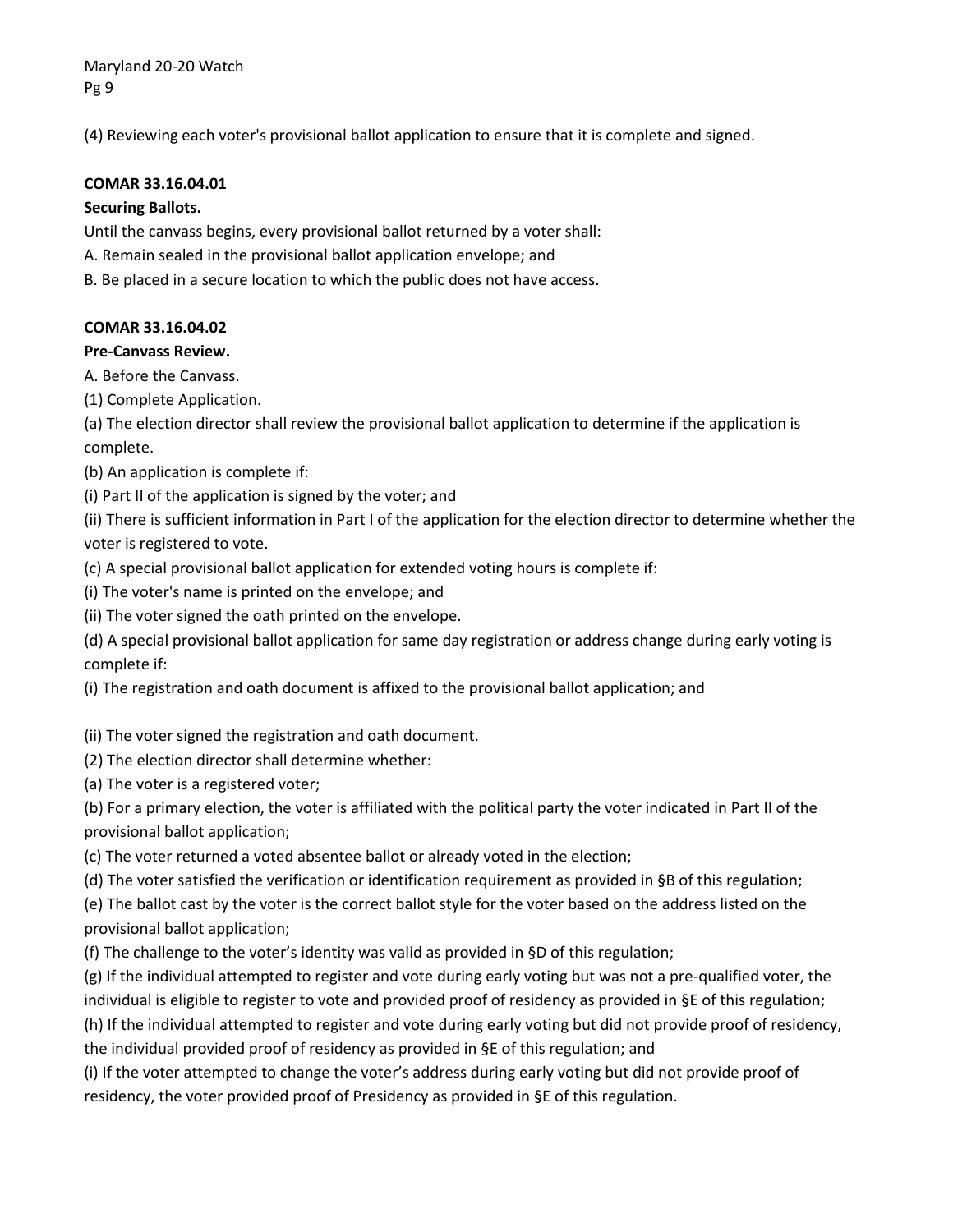(3) The election director shall complete the election director section of the provisional ballot application.

(4) The election director shall enter into the voter registration system all of the required information.

B. Satisfying the Verification Requirement.

(1) A voter whose registration status is pending satisfies the verification requirement if the voter:

(a) Provides personal identification information if the voter is pending because a previously submitted driver's license or full or partial social security number could not be verified; or

(b) Provides an identification number and the number is verified under COMAR 33.05.04.04 or indicates that the voter does not have an identification number if the voter is pending because the voter had not previously provided a driver's license or full or partial social security number.

(2) Personal identification information or identification number shall be provided:

(a) To an election judge who will record on the provisional ballot application the type of personal identification information the voter provided;

(b) In Part I of the provisional ballot application where the personal identification number is requested; or

(c) To the local board before the start of the provisional ballot canvass.

C. Satisfying the Identification Requirement. A voter satisfies the identification requirement if the voter provides personal identification information to:

(1) An election judge who shall record on the provisional ballot application the type of personal identification information the voter provided; or

(2) The local board before the start of the provisional ballot canvass.

D. Verification of Challenge to Voter's Identity. To determine whether a challenge to a voter's identity is valid, the election director shall:

(1) Review the voter's signature on the affidavit and compare it to the signature on file with the local board or scanned into the voter registration system; and

(2) If, after reviewing the documents, the challenge is inconclusive, contact the voter and request personal identification information.

E. Satisfying the Proof of Residency Requirement. An individual satisfies the proof of residency requirement if the individual provides proof of residency to:

(1) An election judge who shall record the type of proof of residency information the individual provided; or

(2) The local board before the start of the provisional ballot canvass.

## **COMAR 33.16.04.04**

## **Record of Disposition.**

A. The local board shall record on the back of the provisional ballot application whether the provisional ballot application was accepted, either in full or in part, or rejected and, if rejected, the reason why the application was rejected.

B. This record shall furnish the basis for the information provided through the free access system required by COMAR 33.16.07.04.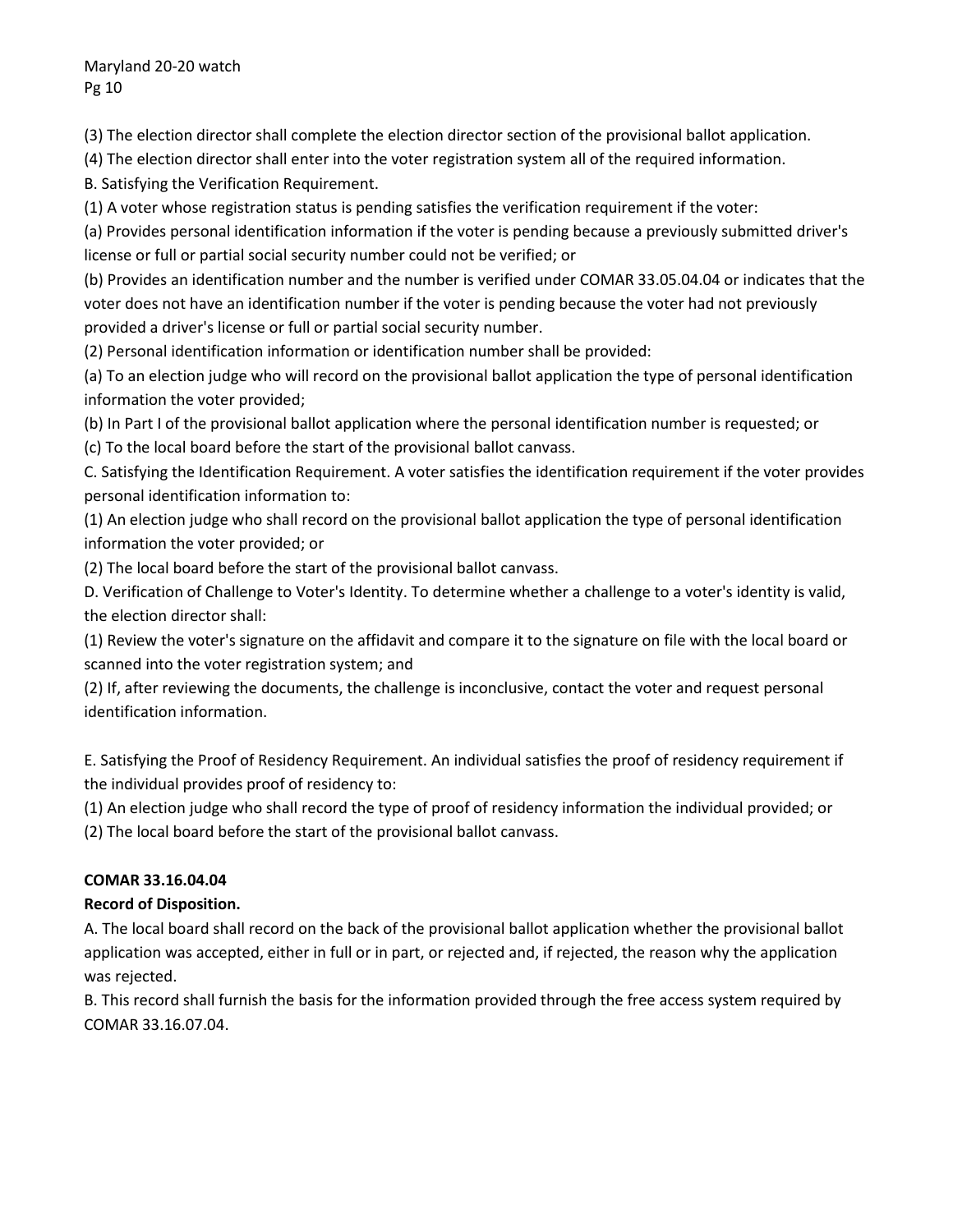#### **COMAR 33.16.04.05**

#### **Opening and Ballot Tabulation.**

A. If the local board rejects a provisional ballot application, the provisional ballot application envelope shall remain sealed.

#### **COMAR 33.16.05.02**

**Start of Canvass.** 

A. When Required.

**(1) Except as provided in §A(2) of this regulation, the local board shall start to canvass the provisional ballots at 10 a.m. on the second Wednesday after an election.** (emphasis added)

B. Opening Ballots. The provisional ballot application envelopes and any absentee ballots being canvassed as provisional ballots may not be opened until the start of the canvass.

#### **COMAR 33.16.05.03**

## **Disposition of Provisional Ballot Application.**

A. Election Director Recommendation. The election director shall:

(1) Present the provisional ballot applications to the local board; and

(2) Based on the pre-canvass review of the applications, make recommendations to the local board as to whether the provisional ballot applications should be accepted or rejected.

B. Votes Required. The local board shall reject a provisional ballot application only by unanimous vote and as provided in this chapter.

C. Acceptance of Provisional Ballot Application. The local board shall accept a provisional ballot application only if:

(1) The voter is registered to vote, including a voter whose registration status was pending in the precinct register but who satisfied the verification requirement before the start of the provisional canvass;

(2) The voter signed Part II of the provisional ballot application;

(3) A voter who was required under COMAR 33.07.06 to provide personal identification information satisfied the identification requirement before the start of the provisional canvass;

(4) In a primary election, the party affiliation the voter indicated in Part II of the provisional ballot application is the party affiliation of the voter's record;

(5) The voter voted a provisional ballot because the precinct register indicated that the voter had been issued an absentee ballot or already voted and the voter did not return a voted absentee ballot or voted again in the election;

(6) The voter voted a provisional ballot during extended voting hours and the local board has received

confirmation from the State Administrator that the order extending voting hours has not been invalidated;

(7) The voter voted a provisional ballot because the voter's identity was challenged and the local board, after reviewing the affidavits and any other relevant information, has denied the challenge; and

(8) An individual who was not a pre-qualified voter during early voting was determined to be eligible to vote and satisfied the proof of residency requirement under COMAR 33.16.04.02E; and